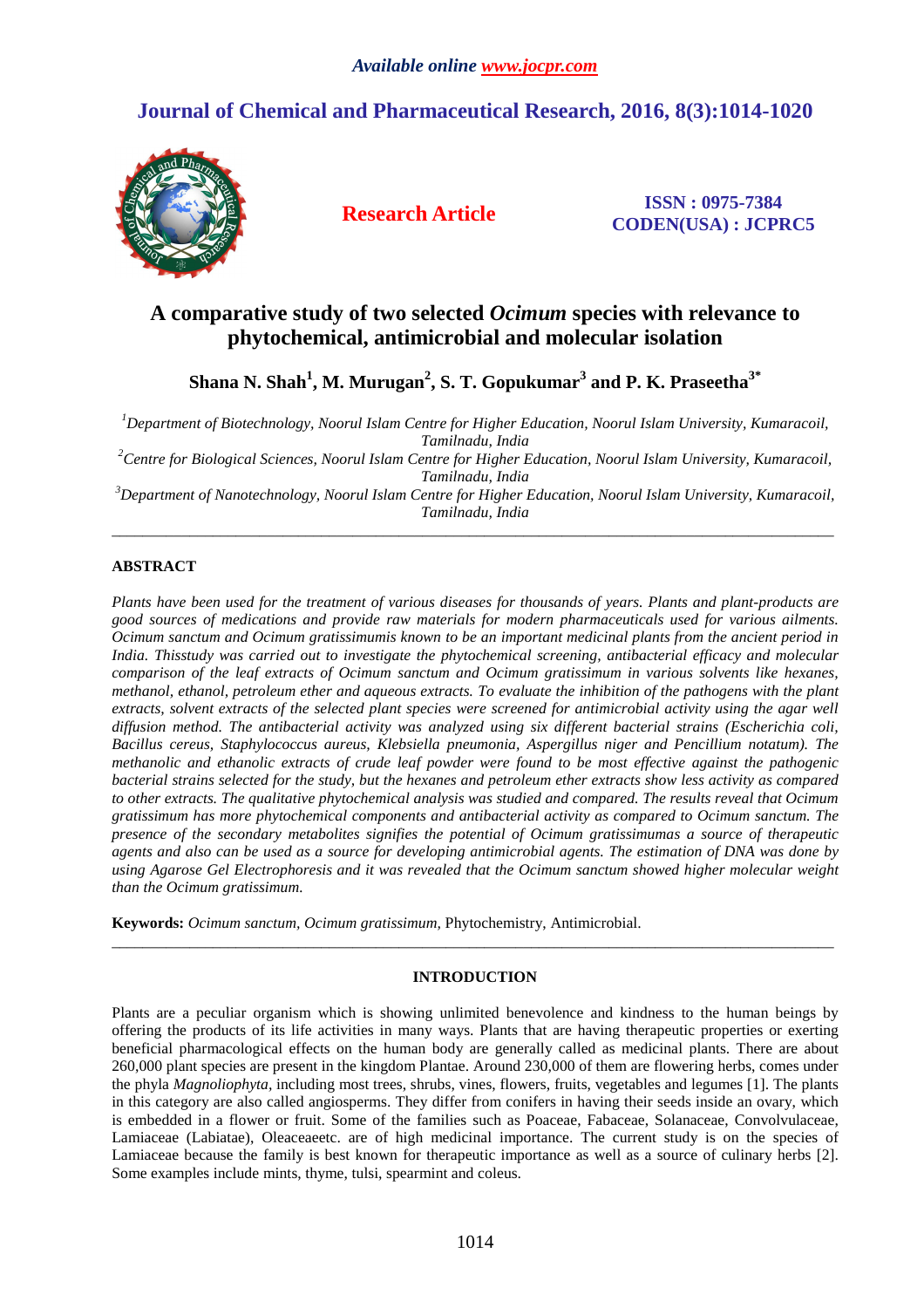#### *Ocimum sanctum*

*Ocimum sanctum* is sacred basil. It is otherwise called Krishna tulsi. They are usually herbs, under shrubs or shrubs, strongly aromatic from oil glands. It is an aromatic herb cultivated for its medicinal value and for some religious background. It attains a height of about 4.5 feet. The herb is worshipped in many parts of India and it is carefully looked after, and when large enough to form wood, it is made into beads for rosaries [3]. It has branched tap roots, aerials, erect four angled solid, branched, hairy, woody below and herbaceous above. The leaf is ramal and cauline, estipulate, petiolate, decussate and opposite, semate, simpliovate, acute, reticulate unicostate hairy. The inflorescence is raceme of verticillaster; ebracteate, pedicellate, ebracteolate, complete, bisexual, zygomorphic, hypogynous, tetracyclic, pink, small, aromatic flowers are present [4]. Ovoid or campanulate calyx; deflexed in fruit and are usually enlarged and hardened.

\_\_\_\_\_\_\_\_\_\_\_\_\_\_\_\_\_\_\_\_\_\_\_\_\_\_\_\_\_\_\_\_\_\_\_\_\_\_\_\_\_\_\_\_\_\_\_\_\_\_\_\_\_\_\_\_\_\_\_\_\_\_\_\_\_\_\_\_\_\_\_\_\_\_\_\_\_\_

The basil is cultivated all over India as culinary herbs and also as medicinal plants. These are highly aromatic. Carminative diuretic and stimulant flowers are present and the seeds are mucilaginous and are given in infusion to cure gonorrhea, dysentery and chronic diarrhea. Juice of leaves is used in cataract and bronchitis. In order to stop ear ache, it drops in the ears. Leaf infusions are useful in gastric and liver disorders [5]. Disorders of geneto-urinary system can be treated by using seeds. The decoctions of roots are given in malarial fevers. Fresh leaves, stems and roots are applied in case of mosquito bites.

#### *Ocimum gratissimum*

*Ocimum gratissimum* is the second species of tirtava, also called Cattu- tirtava or Rama-tulsi. The plant is five or six feet in height, which is growing in sandy soils and the roots are fibrous, black, stalks quadrangular, slightly hairy, striates with a furrow and knotted [6]. Leaves are very broad, round or oblong, serrate in the margin thin larger than those of the *Ocimum sanctum*, having very strong and pleasant smell and also sharp taste; usually arise in both twos and threes or solitarily. Flowers are the same, but white; in the incised petal from white to light green. Four white stamens are present whose apices is also having the bifurcate style (white).Calycesis large and striated apex with the nerve of the tongue shaped petal. Seeds are round, dark red, verging on brown.

It's an ornamental aromatic shrub possessing medicinal properties. It is used as a mosquito repellent and is cultivated as a culinary herb. The seeds are used for curing headache [7], [8]. The boiled roots heals fever with cough and the oil extracted from the root is expectorant which promotes the digestion of food, prevents the spoiling of the liver, promotes urine and helps in strangury (painful retention or difficulty in discharging urine), gout, pleuritis, cleanses phlegmatic and cough fluids, destroy the gas, smeared around the temple relieves headache[9], [10].

### **EXPERIMENTAL SECTION**

### **Plant Collection and Identification**

The plant species were collected from South Western Ghats regions of Kollam District, Kerala, India during the month of June – September in the year 2015. The plants were sent for proper identification. The plants were authenticated by the eminent botanist of the Noorul Islam Centre for Higher Education, Noorul Islam University, Tamilnadu, India. The leaf samples of *Ocimum sanctum* and *Ocimum gratissimum* were shown in Figure 1.



Ocimum sanctum (Krishna tulsi)



Ocimum gratissimum (Rama tulsi)

**Figure 1: Leaf samples of** *Ocimum sanctum* **and** *Ocimum gratissimum*

#### **Preparation of leaf extracts**

The leaves of *Ocimum sanctum* and *Ocimum gratissimum* were separated and cleaned well. Cleaned leaves were then dried under shade. The drying was done until all the water molecules evaporated and plants became well-dried for grinding. After drying, the plants were ground well using a mechanical blender into fine powder and transferred into airtight container with proper labelling for further use. The dried and powdered *Ocimum sanctum* and *Ocimum*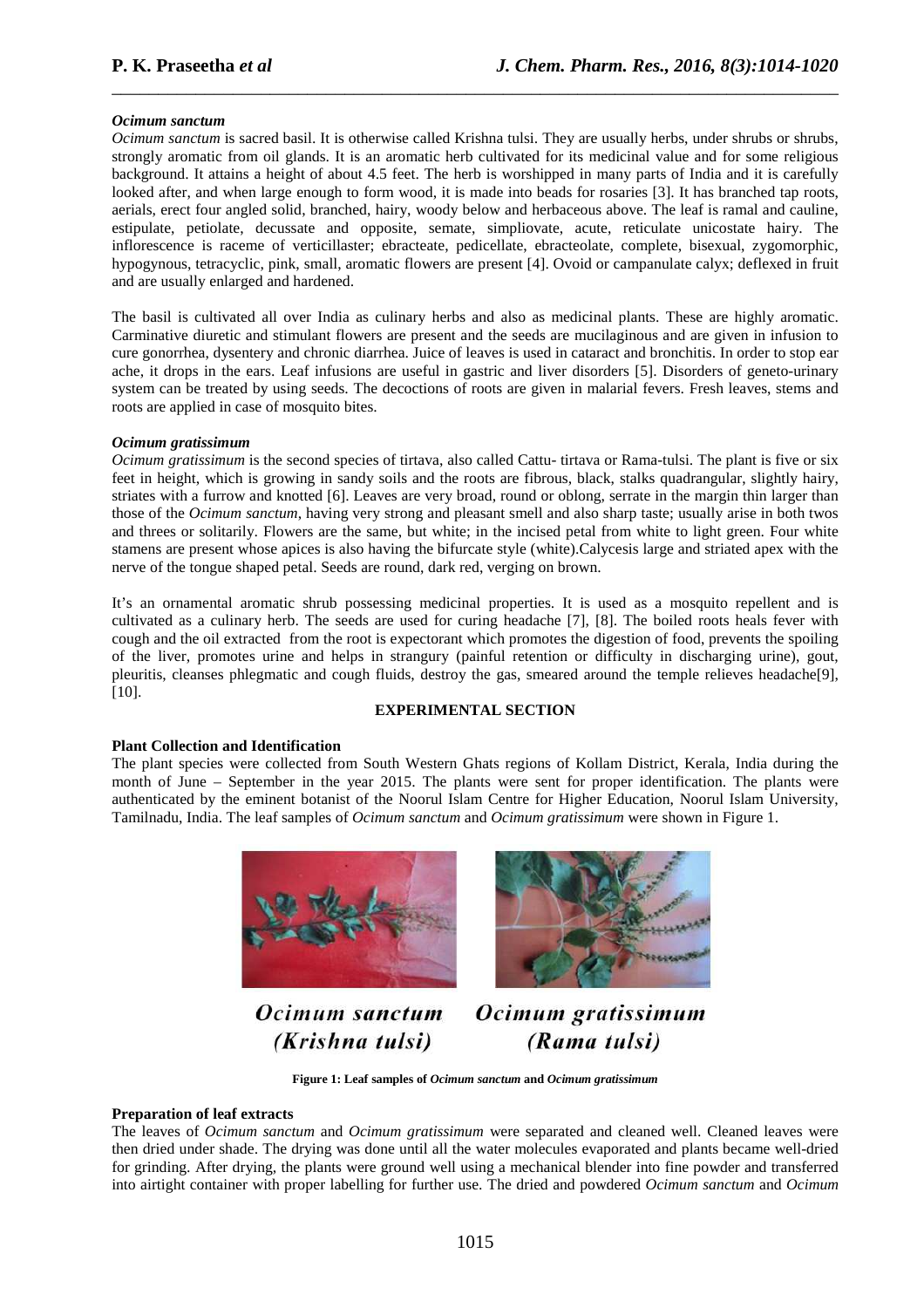*gratissimum* were extracted sequentially with hexanes, methanol, ethanol, petroleum ether and aqueous using Soxhlet apparatus. Solute thus extracted were collected in a centrifuge tube and used for further studies were shown in Figure 2.

\_\_\_\_\_\_\_\_\_\_\_\_\_\_\_\_\_\_\_\_\_\_\_\_\_\_\_\_\_\_\_\_\_\_\_\_\_\_\_\_\_\_\_\_\_\_\_\_\_\_\_\_\_\_\_\_\_\_\_\_\_\_\_\_\_\_\_\_\_\_\_\_\_\_\_\_\_\_



Ocimum sanctum

Ocimum gratissimum

**Figure 2: Leaf extracts of** *Ocimum sanctum* **and** *Ocimum gratissimum*

### **Qualitative Phytochemical Screening of Secondary Metabolites**

The leaf extracts of *Ocimum sanctum* and *Ocimum gratissimum* were screened for different phytochemical constituents' viz., Carbohydrates, Amino acids, Proteins, Vitamin C, Chloride, Tannins, Alkaloids, Flavonoids, Phlobatannins, Phenolic compounds, Steroids and Saponins. Phytochemical screenings of the extracts were carried out by the standard methods.

#### **Evaluation of Antimicrobial activity of the leaf extracts**

The bacterial strains obtained were inoculated in a test tube containing 5 ml of nutrient broth and the test tubes were incubated at 37ºCfor 24 hours and were referred to as seeded broth. About 20ml of the prepared Nutrient agar and Potato dextrose agar were poured into a set of well labelled sterile Petri plates under aseptic conditions and were allowed to solidify. 1 ml of seeds broth were swabbed cultured over the solidified agar surface and six wells of 6 mm were prepared on the plate and 200µl of extracts were added to the wells. Then left the plates for 1 hour and subsequently incubated at 37ºC for 24 hours. The diameter of inhibition zones was observed, measured and photographed.

### **Culture and Media Preparation**

The five different solvent extracts of the two leaf samples were tested for antimicrobial activity using the well diffusion assay. The microbial strains used for current study *are Escherichia coli, Klebsiella pneumonia, Staphylococcus aureus, Bacillus cereus, Pencillium notatum, Aspergillus niger*. The microorganisms were collected from the Microbial Type Culture Collection (MTCC), Chandigarh, India and maintained in the laboratory by periodic subculture.

#### **Antibacterial Assay**

The bacterial strains obtained were inoculated in a test tube containing 5 ml of nutrient broth and the test tubes were incubated at 37ºC for 24 hours and were referred to as seed broth. About 20ml of the prepared Nutrient agar and Potato dextrose agar were poured into a set of well labelled sterile Petri plates under aseptic conditions and were allowed to solidify. 1 ml of seeds broth were swabbed cultured over the solidified agar surface and six wells of 6 mm were prepared on the plate and 200µl of extracts were added to the wells. Then left the plates for 1 hour and subsequently incubated at 37ºC for 24 hours. The diameter of inhibition zones was observed, measured and photographed.

#### **Isolation of genomic DNA**

The two fresh leaves of *Ocimum sanctum* and *Ocimum gratissimum* were collected and used for isolation of genomic DNA. Around 2 gm of the leaf tissue was crushed using mortar and pestle and is homogenized with 2 ml of the extraction buffer. The homogenate was transferred to a centrifuge tube and equal volume of phenol: chloroform: Isoamylalcohol (25:24:1) was added to the tubes and mixed gently. For 15 minutes, the tubes were centrifuged at room temperature at 15,000 rpm. The upper aqueous phase was collected in a new tube and an equal volume of chloroform: Isoamylalcohol (24:1) was added and mixed. The upper aqueous phase obtained after centrifugation, at 15000 rpm, at room temperature for 10 minutes, was transferred to a new tube. By adding 0.1 ml of 3 M Sodium acetate (pH 7.0) and 0.7 ml of Isopropanol, the DNA was precipitated from the solution. The tubes were centrifuged at 4ºC for 15 min at 15,000 rpm, after 15 min of incubation at room temperature. The DNA pellet was washed twice with 70% ethanol and then very briefly with 100% ethanol and air dried. The DNA was dissolved in TE buffer. To remove RNA, 5 µl of DNase free RNAseA (10 mg/ml) was added to the DNA.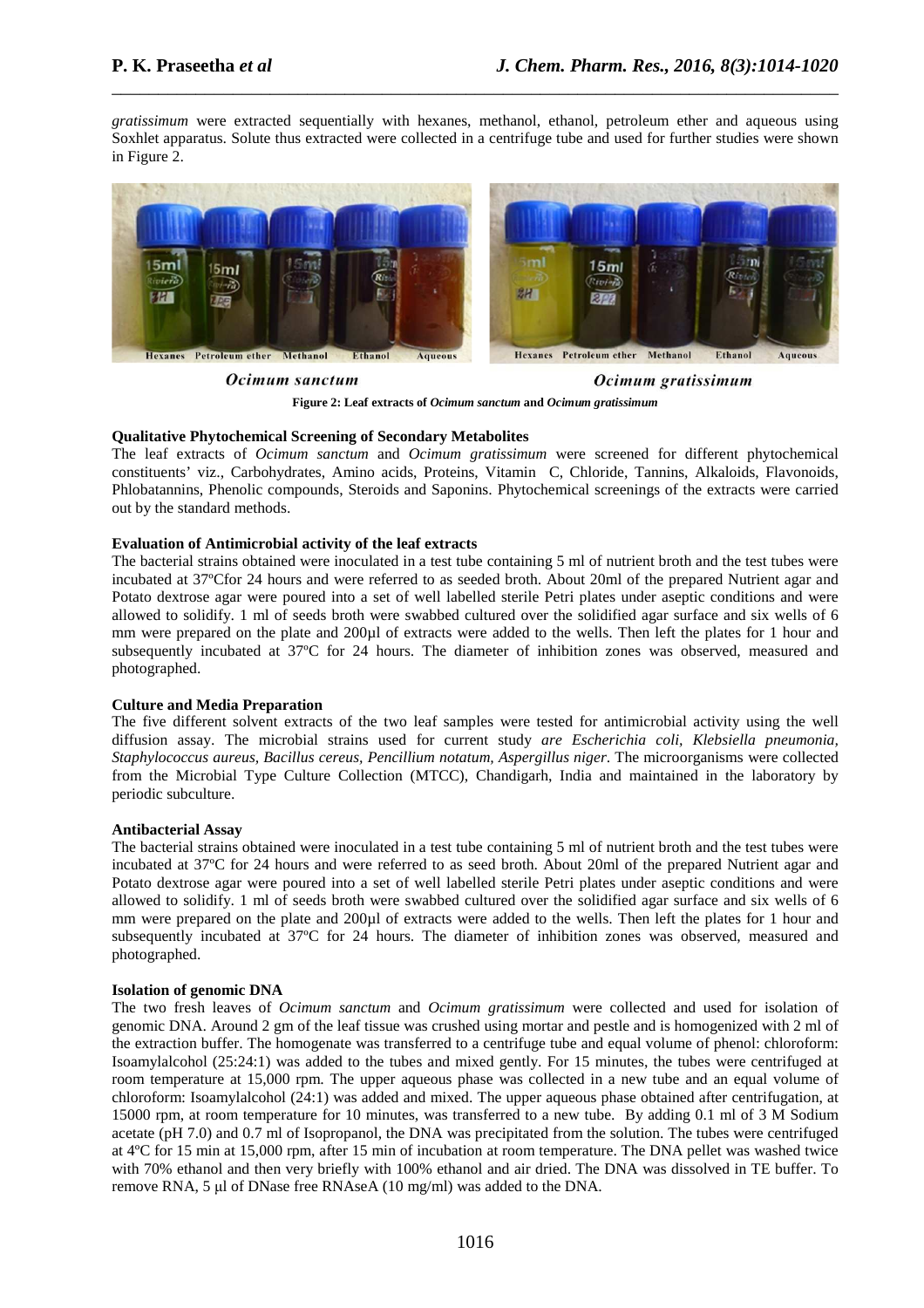#### **Estimation of DNA by Agarose Gel Electrophoresis**

TBE buffer is the buffer system used for the separation of nucleic acids in Agarose gel electrophoresis. Sterilize the stock solution by autoclaving. 10mg of ethidium bromide was weighed into a sterile tube and is dissolved in 1ml of distilled water. The stock solution was stored at 4ºC. 10ml of 100% glycerol or 10ml of 60% sucrose was autoclaved. 1ml of 3% bromophenol blue was prepared in a sterile tube with sterile distilled water. The sample loading dye was prepared by mixing 0.7ml of glycerol or sucrose (60%) and 0.2ml of  $10X$  TBE and 0.1ml of 3% bromophenol blue solution. 1.5µl of the sample loading dye was mixed with 10µl of DNA sample and loaded. 0.24g of Agarose was weighed and sprinkled into 30ml of 1X TBE buffer in a 100ml Erlenmeyer flask. For about 15 minutes, the Agarose was boiled to dissolve by placing the flask in a boiling water bath. The flask was removed from the water bath when the Agarose was completely dissolved and left at room temperature to cool. The platform was washed with distilled water and then wiped dry with tissue paper. The open ends of the platform are sealed securely with cello tape. The comb was placed 1 cm away from the top end and make sure that the teeth of the comb do not touch the surface of the platform. The platform was placed on a smooth horizontal surface. Once the Agarose solution was cooled to above 50 °C, the solution was poured gently to cover the entire surface of the platform and let undisturbed for about 30 minutes. Once the gel was formed, the comb was removed by gently pulling up and the cello tape is also removed from both ends. Then the gel was placed along with the platform inside the gel tank and electrophoresis buffer was poured through one side of the tank to just cover the gel surface.

\_\_\_\_\_\_\_\_\_\_\_\_\_\_\_\_\_\_\_\_\_\_\_\_\_\_\_\_\_\_\_\_\_\_\_\_\_\_\_\_\_\_\_\_\_\_\_\_\_\_\_\_\_\_\_\_\_\_\_\_\_\_\_\_\_\_\_\_\_\_\_\_\_\_\_\_\_\_

The DNA sample was mixed with the loading dye and using a capillary tube, the mixture was loaded into the well cared. Once the sample was loaded into the well, the cathode was connected towards the top end of the gel and towards the bottom end of the gel, the anode was connected. By switching on the D.C Power pack, the electrophoresis were started. The gel was run at approximately 5 v/cm. As the bromophenol blue (the tracking dye) has moved to  $\sim$  1 cm from the bottom end, the current was switched off. The power supply was then disconnected and the gel along with the platform was stained in a plastic tray containing 100ml ethidium bromide  $(0.5\mu g/ml)$  in distilled water (Gloves are to be used while handling ethidium bromide). After 30-45 minutes, the platform and the gel were rinsed with distilled water. By keeping the platform in a slanting position, the gel was gently pushed on to UV trans- illuminator. Finally, the Ultra Visible light, then switched on and the bands of DNA were seen and were photographed using an orange filter.

#### **RESULTS AND DISCUSSION**

The phytochemical chemical activity of *Ocimum sanctum* and *Ocimum gratissimum* were studied and the results were shown in Table 1 and Table 2. The hexanes, petroleum ether, aqueous, ethanol and methanolic extracts of *Ocimum sanctum* had showed the presence of Amino acids, Chloride, Tannins, Alkaloids, Flavanoids, Phlobatannins, Steroids and Phenolic Compounds. The hexanes, petroleum ether, aqueous, ethanol and methanolic extracts of *Ocimum gratissimum* had showed the presence of Amino acids, Chloride, Tannins, Alkaloids, Flavanoids, Phlobatannins, Steroids, Phenolic Compounds and Saponins [11].

| S.No | Name of tests                 | Hexanes | Petroleum Ether | Aqueous | Ethanol | Methanol |
|------|-------------------------------|---------|-----------------|---------|---------|----------|
|      | <b>Test for Carbohydrates</b> |         |                 |         |         |          |
|      | Test for Amino Acids          |         |                 |         |         |          |
|      | <b>Test for Proteins</b>      |         |                 |         |         |          |
| 4    | Test for Vitamin C            |         |                 |         |         |          |
|      | Test for Chloride             |         |                 |         |         |          |
| 6    | <b>Test for Tannins</b>       |         |                 |         | $^+$    | $^{+}$   |
|      | Test for Alkaloids            |         |                 |         | $^+$    |          |
| 8    | <b>Test for Flavanoids</b>    |         |                 |         |         |          |
| 9    | <b>Test for Phlobatannins</b> |         |                 |         |         |          |
| 10   | <b>Test for Steroids</b>      |         |                 |         |         |          |
| 11   | Test for Phenolic Compounds   |         |                 |         |         |          |
| 12   | <b>Test for Saponins</b>      |         |                 |         |         |          |

**Table 1: Phytochemical activity of** *Ocimum sanctum* 

*"+" represents the presence of compound and "-"represents the absence of compound.*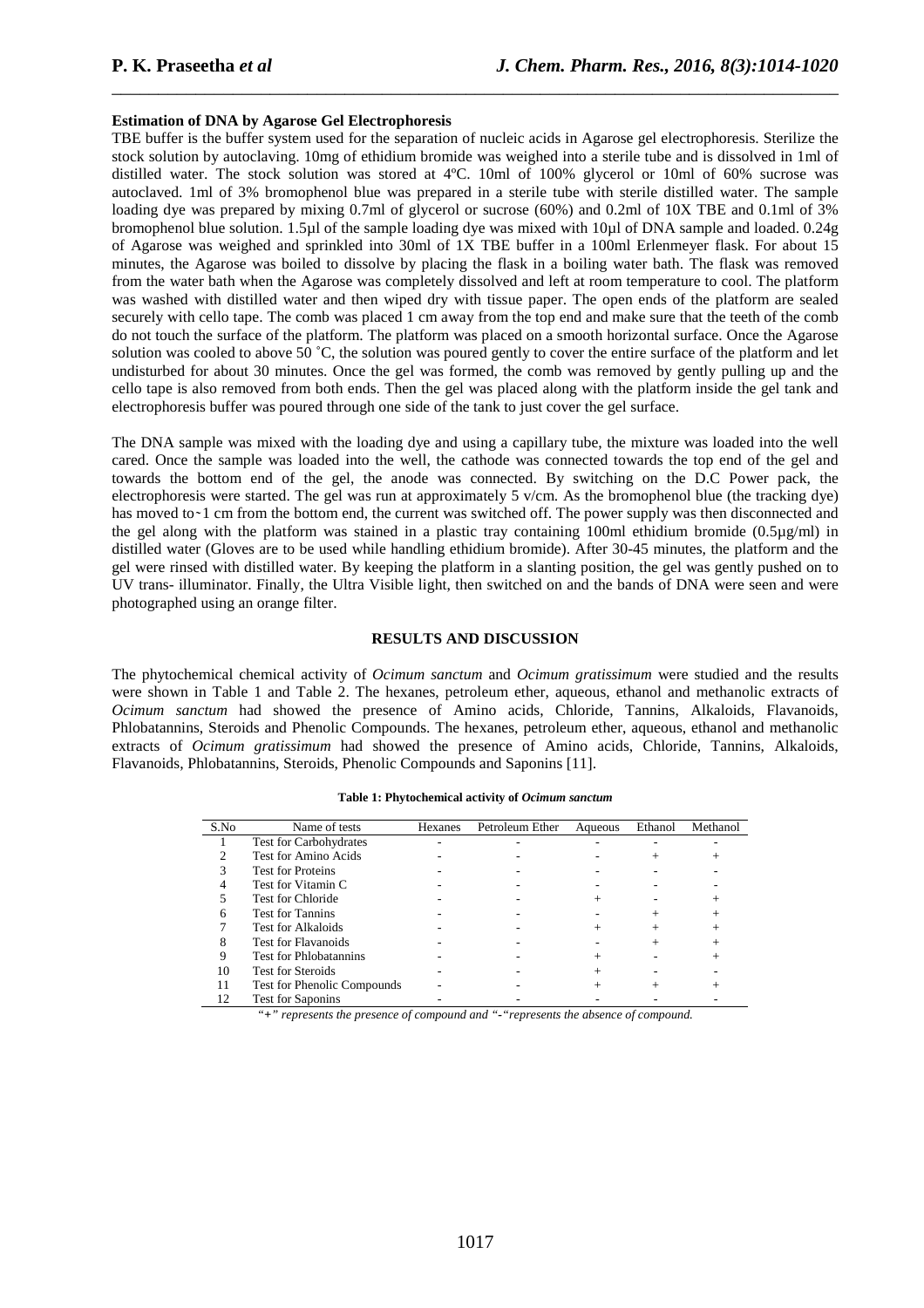| S.No           | Name of tests                 | Hexanes | Petroleum Ether | Aqueous | Ethanol | Methanol |
|----------------|-------------------------------|---------|-----------------|---------|---------|----------|
|                | <b>Test for Carbohydrates</b> |         |                 |         |         |          |
|                | Test for Amino Acids          |         |                 |         |         |          |
| 3              | <b>Test for Proteins</b>      |         |                 |         |         |          |
| $\overline{4}$ | Test for Vitamin C            |         |                 |         |         |          |
| 5              | <b>Test for Chloride</b>      |         |                 |         |         |          |
| 6              | <b>Test for Tannins</b>       |         |                 |         |         |          |
|                | Test for Alkaloids            |         |                 |         |         |          |
| 8              | <b>Test for Flavanoids</b>    |         |                 |         |         |          |
| 9              | <b>Test for Phlobatannins</b> |         |                 |         |         |          |
| 10             | <b>Test for Steroids</b>      |         |                 |         |         |          |
| 11             | Test for Phenolic Compounds   |         |                 |         |         |          |
|                | <b>Test for Saponins</b>      |         |                 |         |         |          |

**Table 2: Phytochemical activity of** *Ocimum gratissimum* 

\_\_\_\_\_\_\_\_\_\_\_\_\_\_\_\_\_\_\_\_\_\_\_\_\_\_\_\_\_\_\_\_\_\_\_\_\_\_\_\_\_\_\_\_\_\_\_\_\_\_\_\_\_\_\_\_\_\_\_\_\_\_\_\_\_\_\_\_\_\_\_\_\_\_\_\_\_\_

*"+" represents the presence of compound and "-"represents the absence of compound.* 

**Table 3: Antibacterial activity of** *Ocimum sanctum* **against bacterial test organisms** 

| S.No | Name of Microorganism  | Hexanes                  | Petroleum ether | Aqueous                  | Ethanol          | Methanol          |
|------|------------------------|--------------------------|-----------------|--------------------------|------------------|-------------------|
|      | <b>Bacillus</b> aureus | 6mm                      | ۰               | ۰                        | 8mm              | 8.5 <sub>mm</sub> |
| ↑    | Escherichia coli       | -                        | -               | ۰                        | 10 <sub>mm</sub> | 10 <sub>mm</sub>  |
| 3    | Klebsiella pneumonia   | $\overline{\phantom{a}}$ | -               | ۰                        | 6 <sub>mm</sub>  | 8.5 <sub>mm</sub> |
| 4    | Staphylococcus aureus  |                          | 9mm             | $\overline{\phantom{a}}$ | 15 <sub>mm</sub> | -                 |
|      | Aspergillus niger      | -                        |                 | 9mm                      | ۰                | 5mm               |
| 6    | Pencillium notatum     | бmm                      | 9mm             | 14mm                     | $12 \text{mm}$   | 1mm               |

#### **Table 4:Antibacterial activity of** *Ocimum gratissimum***against bacterial test organisms**

| S.No | Name of Microorganism | Hexanes          | Petroleum ether | Aqueous | Ethanol | Methanol         |
|------|-----------------------|------------------|-----------------|---------|---------|------------------|
|      | Bacillus aureus       | 5mm              | -               |         | 9mm     | 7mm              |
| ↑    | Escherichia coli      |                  |                 | 7mm     | ۰       | 9 <sub>mm</sub>  |
|      | Klebsiella pneumonia  | 10 <sub>mm</sub> | -               |         | 8mm     | 8mm              |
| 4    | Staphylococcus aureus | 9mm              |                 |         | 12mm    | 22 <sub>mm</sub> |
|      | Aspergillus niger     | -                |                 | 9mm     | ۰       | 5mm              |
|      | Pencillium notatum    | 4mm              | 2mm             | 6mm     | 17mm    | 13mm             |



**Figure 3: Antibacterial activity of leaf extracts of** *Ocimum sanctum* **against bacterial test organisms**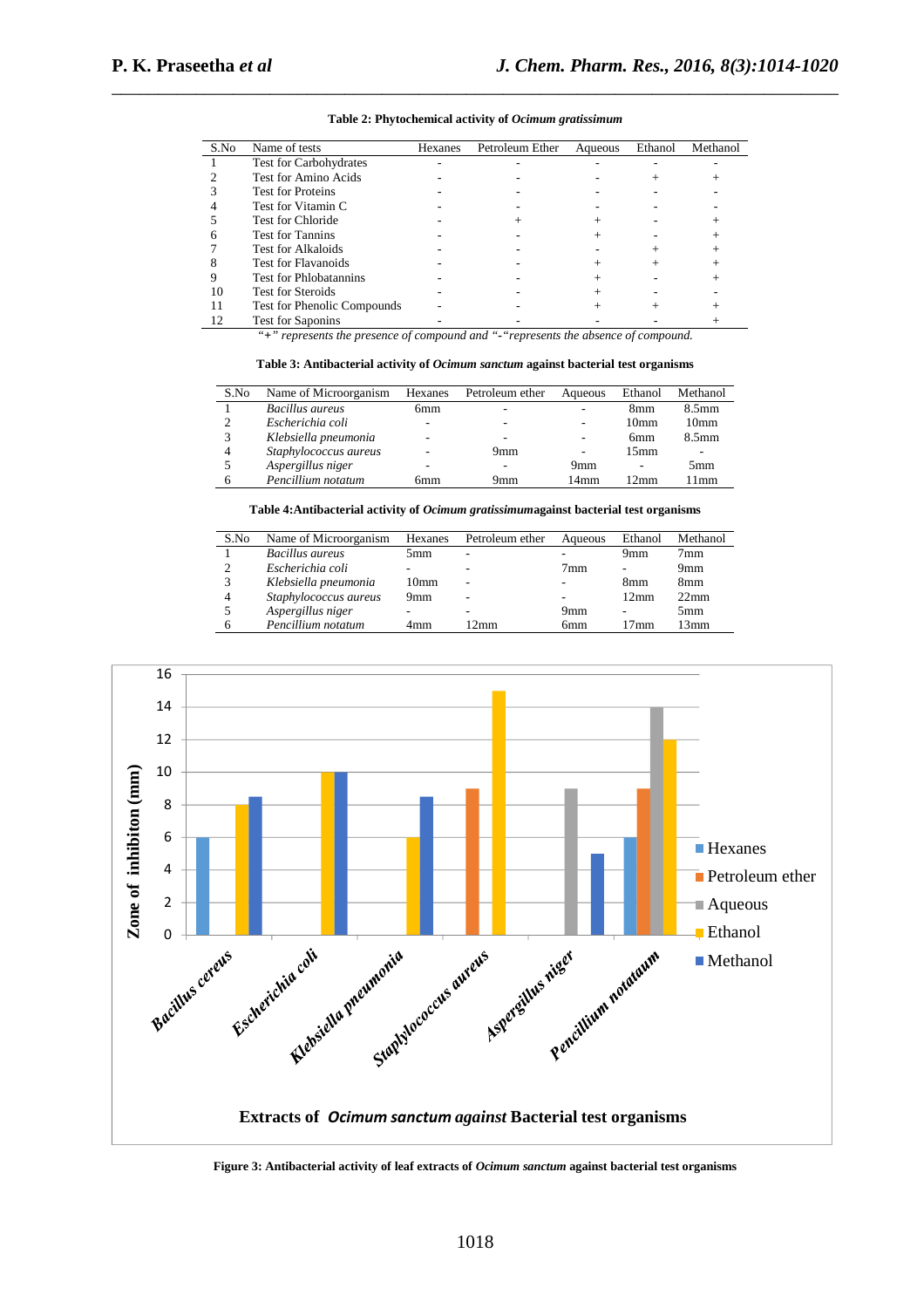

\_\_\_\_\_\_\_\_\_\_\_\_\_\_\_\_\_\_\_\_\_\_\_\_\_\_\_\_\_\_\_\_\_\_\_\_\_\_\_\_\_\_\_\_\_\_\_\_\_\_\_\_\_\_\_\_\_\_\_\_\_\_\_\_\_\_\_\_\_\_\_\_\_\_\_\_\_\_

**Figure4: Antibacterial activity of leaf extracts of** *Ocimum gratissimum* **against bacterial test organisms** 



The extracts of *Ocimum sanctum* showed antimicrobial activity against *Bacillus aureus, Escherichia coli, Klebsiella pneumonia, Staphylococcus aureus, Aspergillus niger,* and *Pencillium notatum* were shown in Table 3. and Figure 3. The methanol extracts of *Ocimum gratissimum* showed antimicrobial activity against *Bacillus aureus, Escherichia coli, Klebsiella pneumonia, Staphylococcus aureus, Aspergillus niger*and *Pencillium notatum*; while ethanol extracts showed activity against *Bacillus aureus, Klebsiella pneumonia, Staphylococcus aureus*, and *Pencillium notatum*  were shown in Table 4. and Figure 4. [12]. DNA bands of 11000 and 10000 base pairs were obtained and shown in Figure 5. Thus it was revealed that the *Ocimum sanctum* had higher molecular weight than that of *Ocimum gratissimum*.